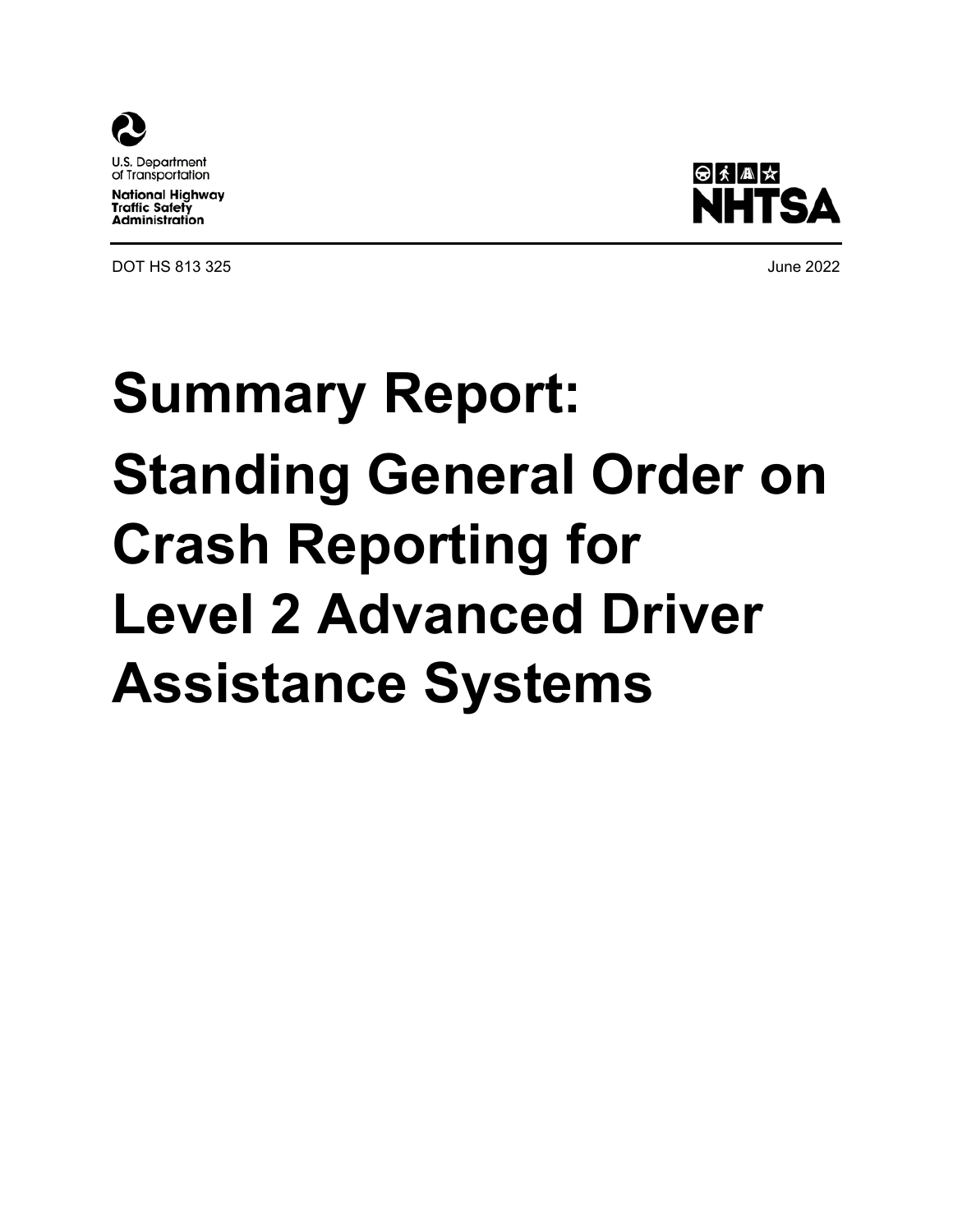## **Introduction**

In June 2021, the National Highway Traffic Safety Administration (NHTSA) issued a Standing General Order (the General Order) requiring identified manufacturers and operators (reporting entities) to report to the agency certain crashes involving vehicles equipped with SAE Level 2 Advanced Driver Assistance Systems (ADAS). [1](#page-1-0) These vehicles (referred to as Level 2 ADASequipped vehicles) provide both speed and steering input when the driver assistance system is engaged but require the human driver to remain fully engaged in the driving task at all times. While the General Order also covers vehicles equipped with SAE Levels 3-5 Automated Driving Systems (ADS), that data summary is provided in a [separate report.](https://www.nhtsa.gov/document/summary-report-standing-general-order-ads)

The General Order requires that reporting entities file incident reports for crashes involving Level 2 ADAS-equipped vehicles that occur on publicly accessible roads in the United States and its territories. Crashes involving a Level 2 ADAS-equipped vehicle are reportable if the Level 2 ADAS was in use at any time within 30 seconds of the crash and the crash involved a vulnerable road user<sup>[2](#page-1-1)</sup> or resulted in a fatality, a vehicle tow-away, an air bag deployment, or any individual being transported to a hospital for medical treatment.

NHTSA issued the General Order on June 29, 2021, and received the first ADAS incident report on July 20, 2021. As of May 15, 2022, NHTSA has received incident reports for 392 Level 2 ADAS-equipped vehicle crashes. Prior to the implementation of the General Order, NHTSA's sources of timely crash notifications were limited (e.g., media, vehicle owner questionnaire input, voluntary direct company outreach, and Early Warning Reporting) and generally inconsistent across manufacturers, including developers.

The General Order allows NHTSA to obtain timely and transparent notification of real-world crashes associated with Level 2 ADAS-equipped vehicles from manufacturers and operators. With these data, NHTSA can respond to crashes that raise safety concerns about ADAS technologies through further investigation and enforcement. As an example, the General Order has provided the agency information on specific crashes of ADAS-equipped vehicles. NHTSA has followed up with several manufacturers to acquire more data on these crashes, and this information has informed an ongoing investigation the agency opened on a driver assistance system in late 2021. The information also provides transparency into the safety of vehicles equipped with this technology that are currently operating on public roads. It also provides crucial data necessary for research and for the development of policies to enhance the safety of these technologies. Safety is crucial to the deployment and public acceptance of new technologies and the General Order is an important measure in evaluating the safety of ADAS and ADS technology.

#### **Data and Limitations**

Understanding the terms and requirements of the General Order, the data it aims to obtain, and the limitations of those data are crucial for accurate interpretation and analysis. The following should be considered when reviewing these data and other information.

<span id="page-1-0"></span> $\overline{\phantom{a}}$ <sup>1</sup> For a description of the SAE International (SAE) levels of driving automation, see SAE J3016, "Taxonomy and Definitions for Terms Related to Driving Automation Systems for On-Road Motor Vehicles," April 2021.

<span id="page-1-1"></span><sup>&</sup>lt;sup>2</sup> "Vulnerable Road User" includes any person who is not an occupant of a motor vehicle with more than three wheels. This definition includes, but is not limited to, pedestrians, people traveling in wheelchairs, bicyclists, motorcyclists, and riders or occupants of other transport vehicles that are not motor vehicles, such as all-terrain vehicles and tractors.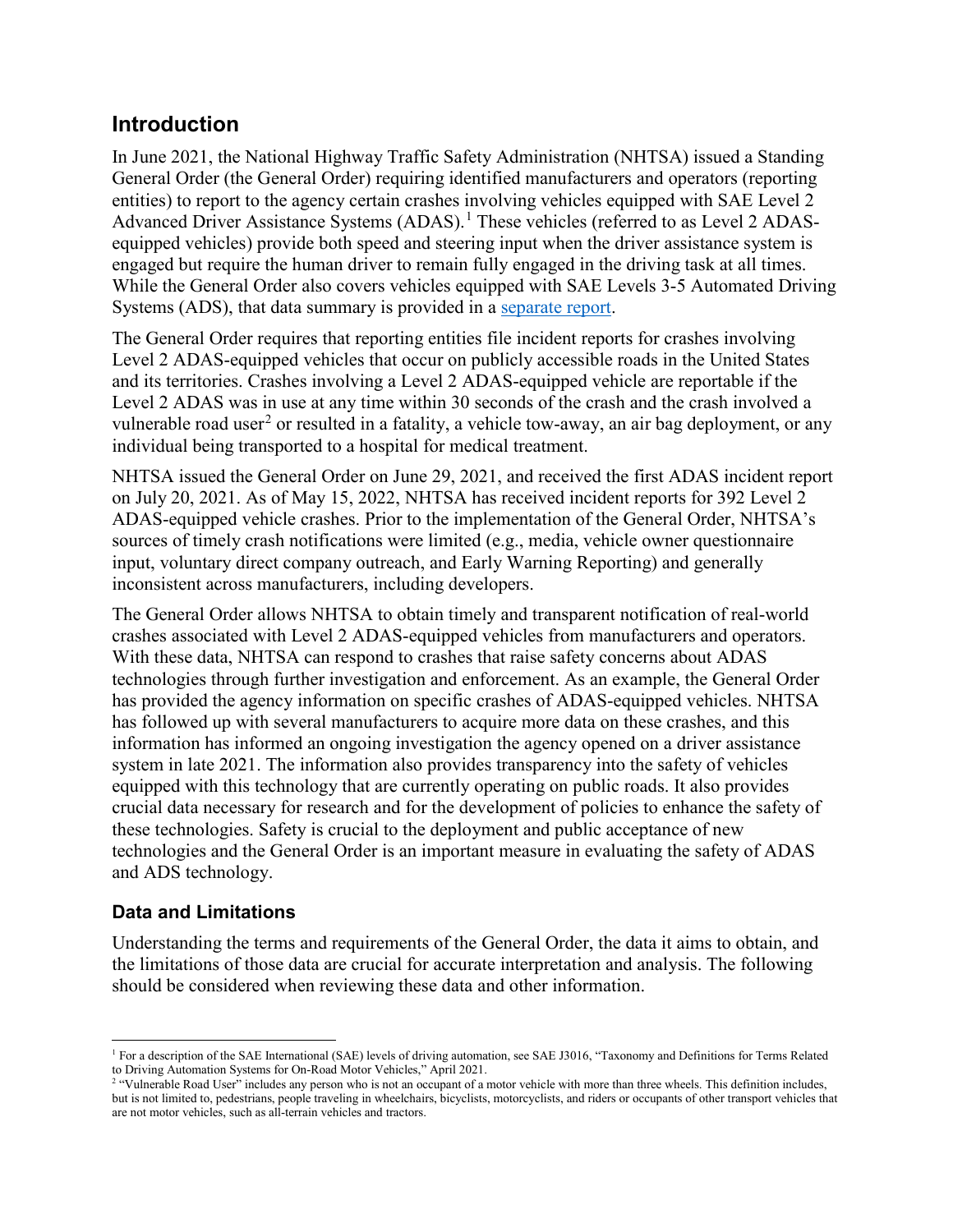#### *Access to Crash Data May Affect Crash Reporting*

Crash data recording and telemetry capabilities may vary widely by manufacturer and driving automation system. Many Level 2 ADAS-equipped vehicles may be limited in their capabilities to record data related to driving automation system engagement and crash circumstances. The vehicle's ability to remotely transmit this data to the manufacturer for notification purposes can also widely vary. Furthermore, Level 2 ADAS-equipped vehicles are generally privately owned; as a result, when a reportable crash does occur, manufacturers may not know of it unless contacted by the vehicle owner. These limitations are important to keep in mind when reviewing the Summary Incident Report Data.

Manufacturers of Level 2 ADAS-equipped vehicles with limited data recording and telemetry capabilities may only receive consumer reports of driving automation system involvement in a crash outcome, and there may be a time delay before the manufacturer is notified, if the manufacturer is notified at all. In general, timeliness of the General Order reporting is dependent on if and when the manufacturer becomes aware of the crash and not on when the crash occurs. Due to variation in data recording and telemetry capabilities, the Summary Incident Report Data should not be assumed to be statistically representative of all crashes.

For example, a Level 2 ADAS-equipped vehicle manufacturer with access to advanced data recording and telemetry may report a higher number of crashes than a manufacturer with limited access, simply due to the latter's reliance on conventional crash reporting processes. In other words, it is feasible that some Level 2 ADAS-equipped vehicle crashes are not included in the Summary Incident Report Data because the reporting entity was not aware of them. Furthermore, some crashes of Level 2 ADAS-equipped vehicles with limited telematic capabilities may not be included in the General Order if the consumer did not state that the automation system was engaged within 30 seconds of the crash or if there is no other available information indicating Level 2 ADAS engagement due to limited data available from the crashed vehicle. By contrast, some manufacturers have access to a much greater amount of crash data almost immediately after a crash because of their advanced data recording and telemetry.

#### *Incident Report Data May Be Incomplete or Unverified*

A reporting entity is required to submit an incident report within a certain time from when it receives notice of a crash that may be reportable. This report is required regardless of whether the reporting entity has verified or agrees with the information. Therefore, initial reports may reflect incomplete or unknown information. This means that a reporting entity with access to vehicle telemetry may quickly become aware of an air bag deployment incident subject to the General Order, but it may not become aware of all circumstances related to the crash, such as surface conditions, whether all passengers were belted, or whether an injury occurred. Similarly, a reporting entity may receive a consumer complaint or claim that includes incomplete information. A reporting entity that receives new or additional information after the initial report is submitted is required to submit an updated report but is not required to take additional affirmative actions to gather further details.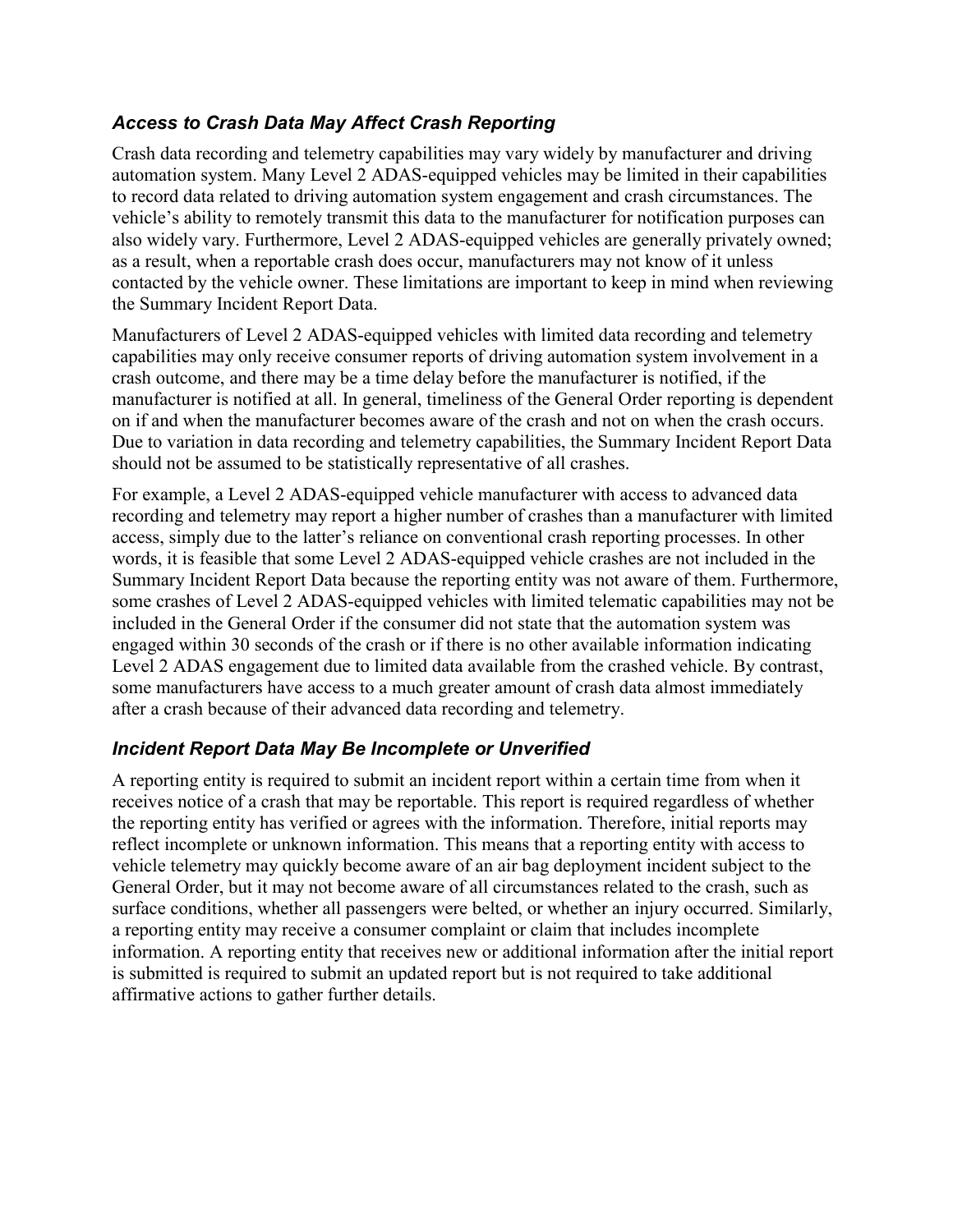#### *Redacted Confidential Business Information and Personally Identifiable Information*

Confidential Business Information (CBI) requests have been made by multiple reporting entities for three data fields available to the public: *ADAS / ADS Version*, *Was vehicle within its ODD* [operational design domain] *at the time of the incident?* and *Narrative*. All Personally Identifiable Information (PII) has also been removed from the Summary Incident Report Data. Redactions of CBI and PII are noted in the data except for the VIN of the subject vehicle and the dates recorded in the report. The last 6 digits of the subject vehicle VIN have been withheld as PII, and dates are reported as month and year without the day.

### *The Same Crash May Have Multiple Reports*

For crashes involving a Level 2 ADAS-equipped vehicle that meet the reporting requirements of the General Order, the reporting entity may be required to submit multiple reports for a single crash (an initial report, a 10-day followup, and any subsequent updates). In addition, more than one entity may be responsible for reporting the same crash. For example, the vehicle manufacturer and the Level 2 ADAS equipment supplier may both be named in the General Order. This means that a single crash may have multiple reports from multiple entities. Consequently, the overall number of reports submitted does not equate to the total number of incidents and is not a meaningful safety metric.

## *Summary Incident Report Data Are Not Normalized*

Reporting entities are not required to submit information regarding the number of vehicles they have manufactured, the number of vehicles they are operating, or the distances traveled by those vehicles. Data required to contextualize the incident rates are limited. Data regarding the number of crashes reported for any given manufacturer or operator, therefore, have not been normalized or adjusted by any measure of exposure, including the operational driving domain or vehicle miles traveled. For example, a reporting entity could report an absolute number of crashes that is higher than another reporting entity but operate a higher number of vehicles for many more miles.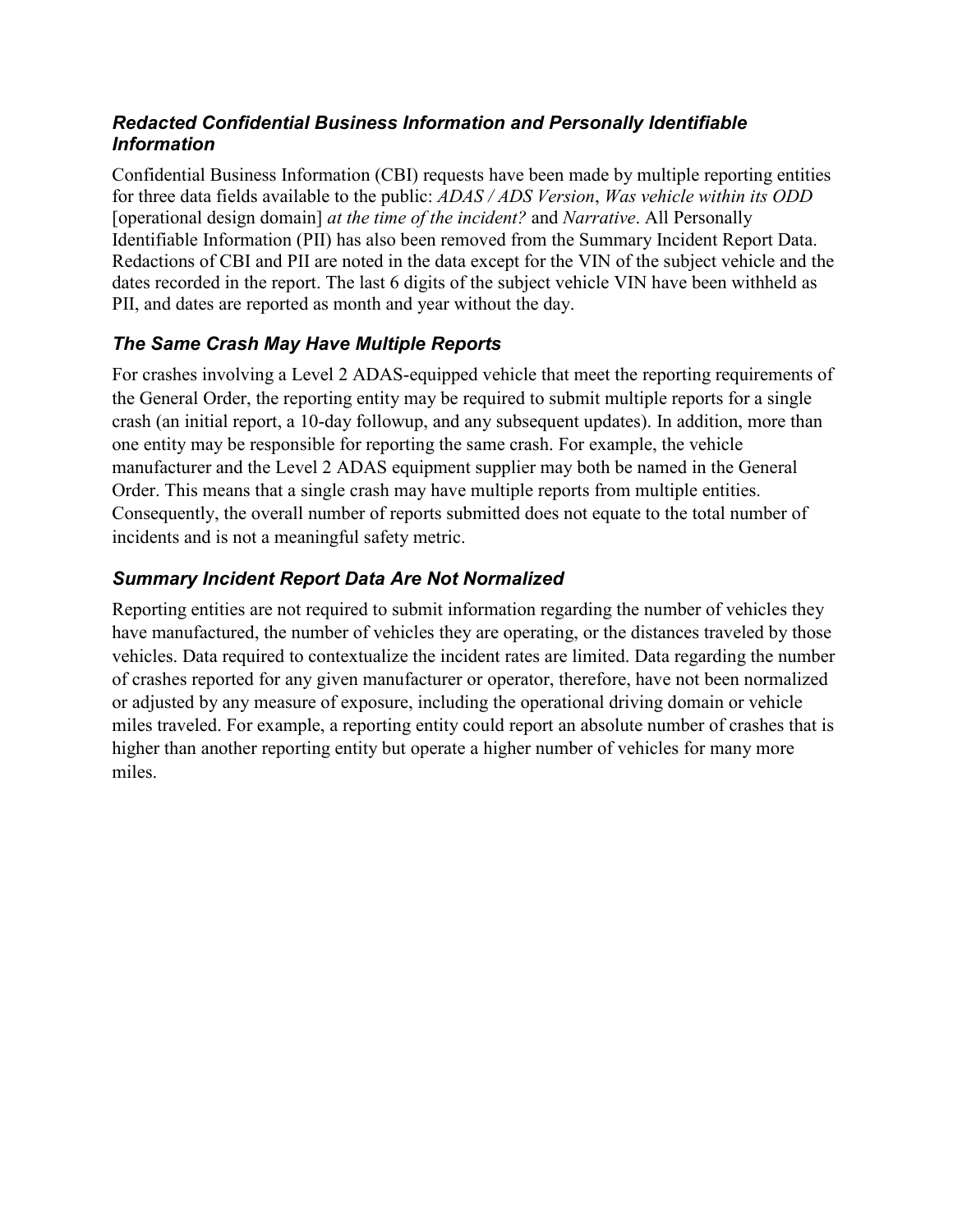## **Observations**

Observations from reported crashes of Level 2 ADAS-equipped vehicles are presented in this section using data reported through May 15, 2022. It is important to note that these crashes are categorized based on what driving automation system was reported as being equipped on the vehicle, not on what system was reported to be engaged at the time of the incident. In some cases, reporting entities may mistakenly classify the onboard automation system as ADS when it is actually Level 2 ADAS (and vice versa). NHTSA is currently working with reporting entities to correct this information and to improve data quality in future reporting.

As of May 15, 2022, 12 reporting entities have submitted incident reports for 392 Level 2 ADAS-equipped vehicle crashes. Crashes in this report are identified as Level 2 ADAS when the reporting entity responded *No* to the *ADS Equipped?* field. When multiple versions of a report exist from a specific entity, the values from the latest report are used. Reports where the latest *ADS Equipped?* field is blank or contains *Unknown, see Narrative* or *Yes* have not been included in this data analysis. There may be cases where more than one report is submitted for a crash, resulting in duplicate counts if sufficient information is not available to match the reports to the same crash. All reports and associated data definitions, including reports not covered by this analysis, are available at [NHTSA.gov/SGOcrashReporting.](https://www.nhtsa.gov/SGOcrashReporting)



• 392 Level 2 ADAS crashes were reported as of May 15, 2022.

- 367 occurred from July 2021 to May 15, 2022.
- 25 crashes either occurred before July 2021 or had no incident date recorded and are not included in this figure.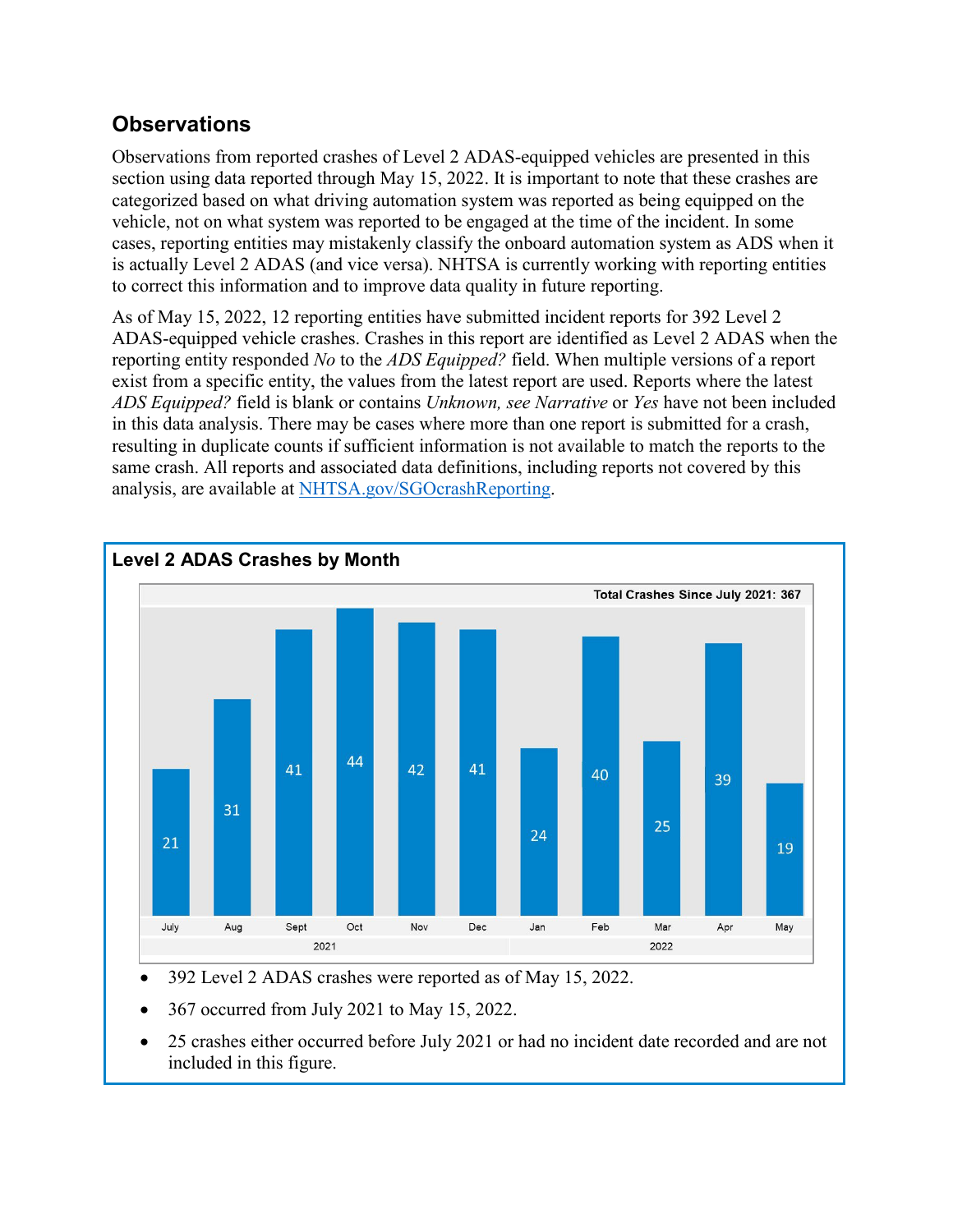

information.

*Note: Multiple reports and sources for the same crash result in a total number of sources greater than the number of crashes.* 

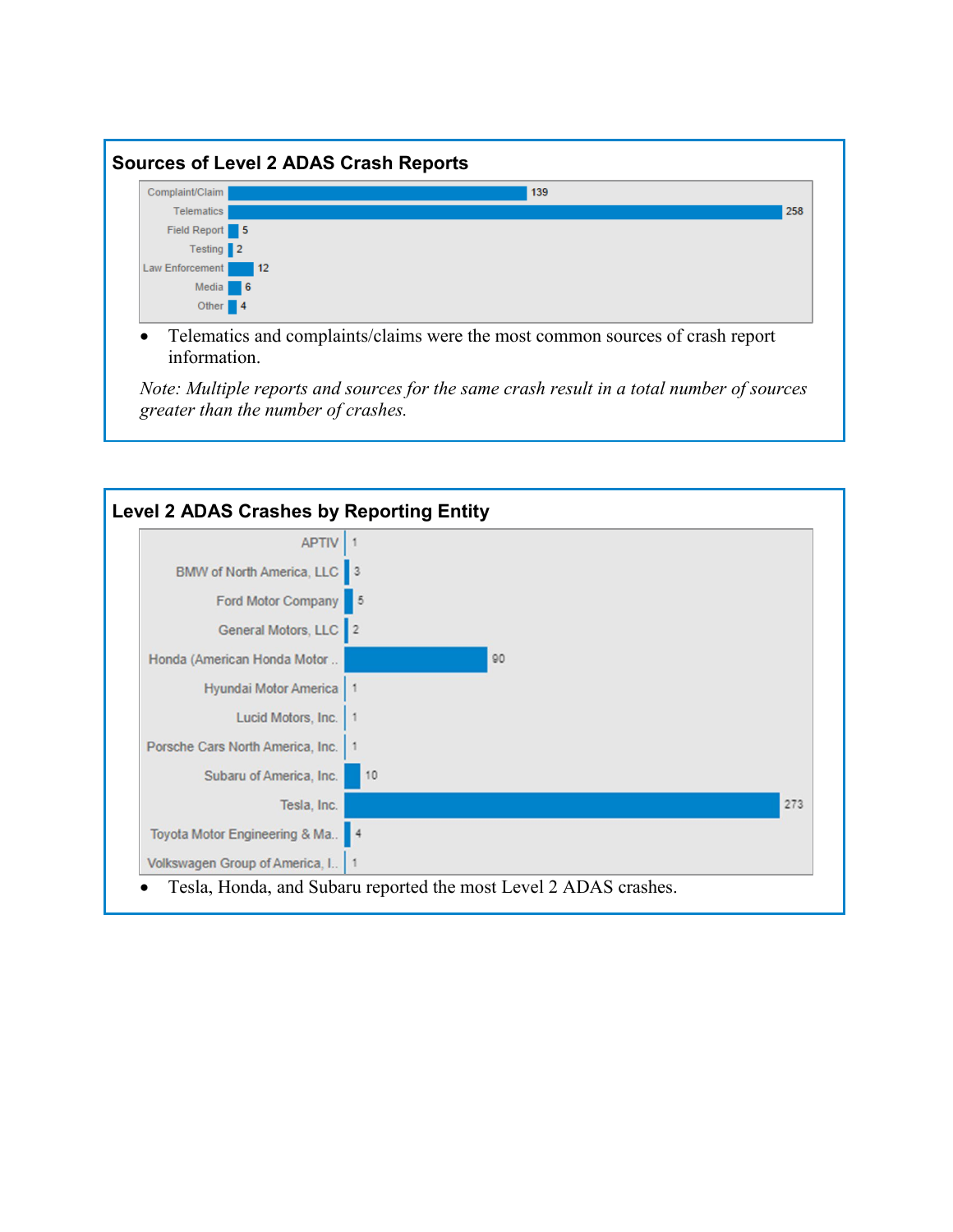

- Serious injuries or a fatality occurred in 11 of the 98 crashes where crash severity was reported (6 fatal and 5 serious). Injury severity may be unknown if a reporting entity's crash data source does not contain injury information.
- One additional fatal crash is not shown in the chart above because it was not identified as Level 2 ADAS in this data analysis (no value was recorded in the *ADS equipped?* field).



*Note: Vehicles could have collided with more than one object, but only one object was selected per report.*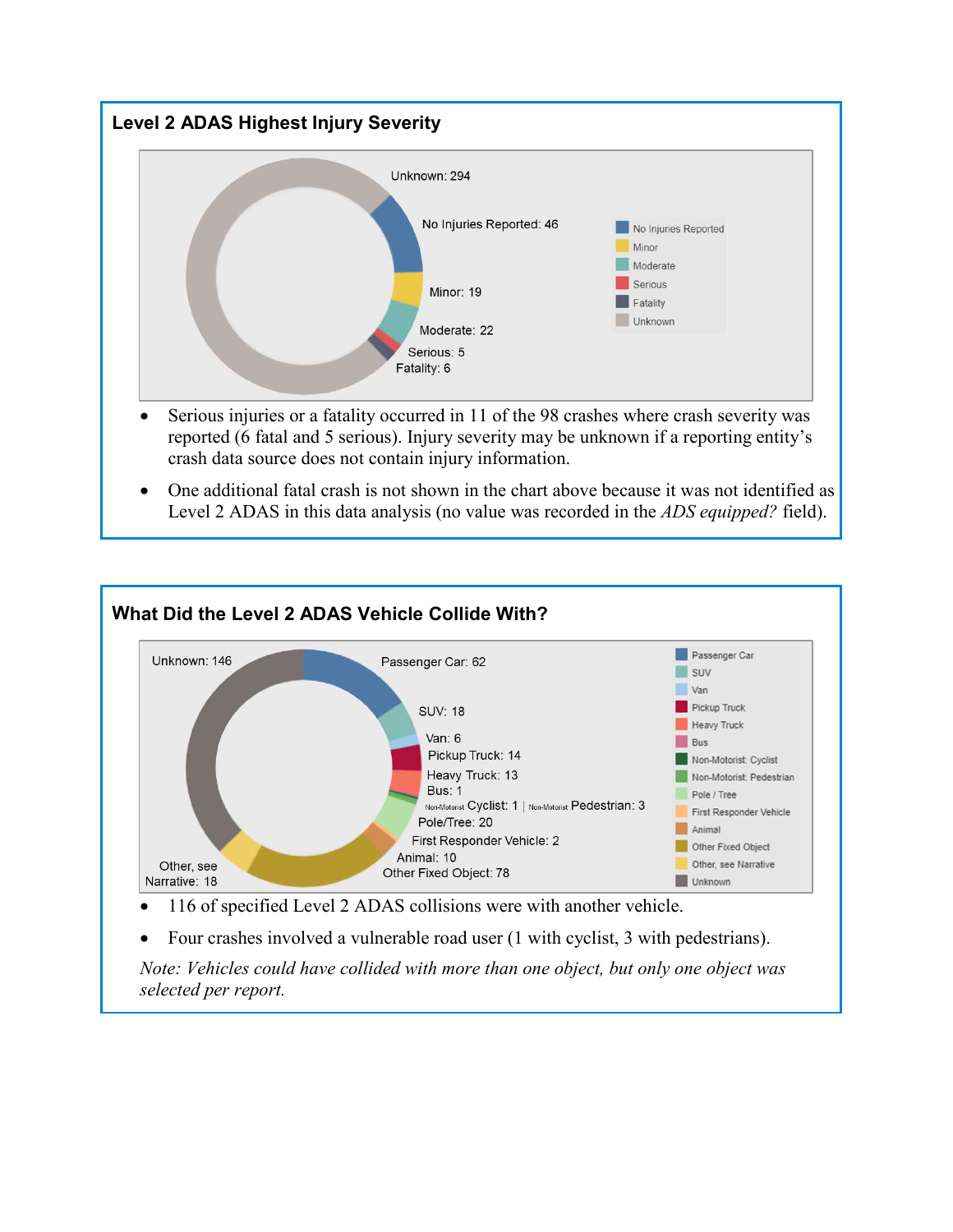

When damage was reported, the Level 2 ADAS vehicles were most commonly damaged on the front.

*Note: Reporting entities can select multiple damage areas for each report meaning that the count of damage areas is greater than the number of crashes.* 



# **More Information**

Summary incident report data reported to the agency under the General Order and additional information are available at [NHTSA.gov/SGOcrashReporting.](https://www.nhtsa.gov/SGOcrashReporting)